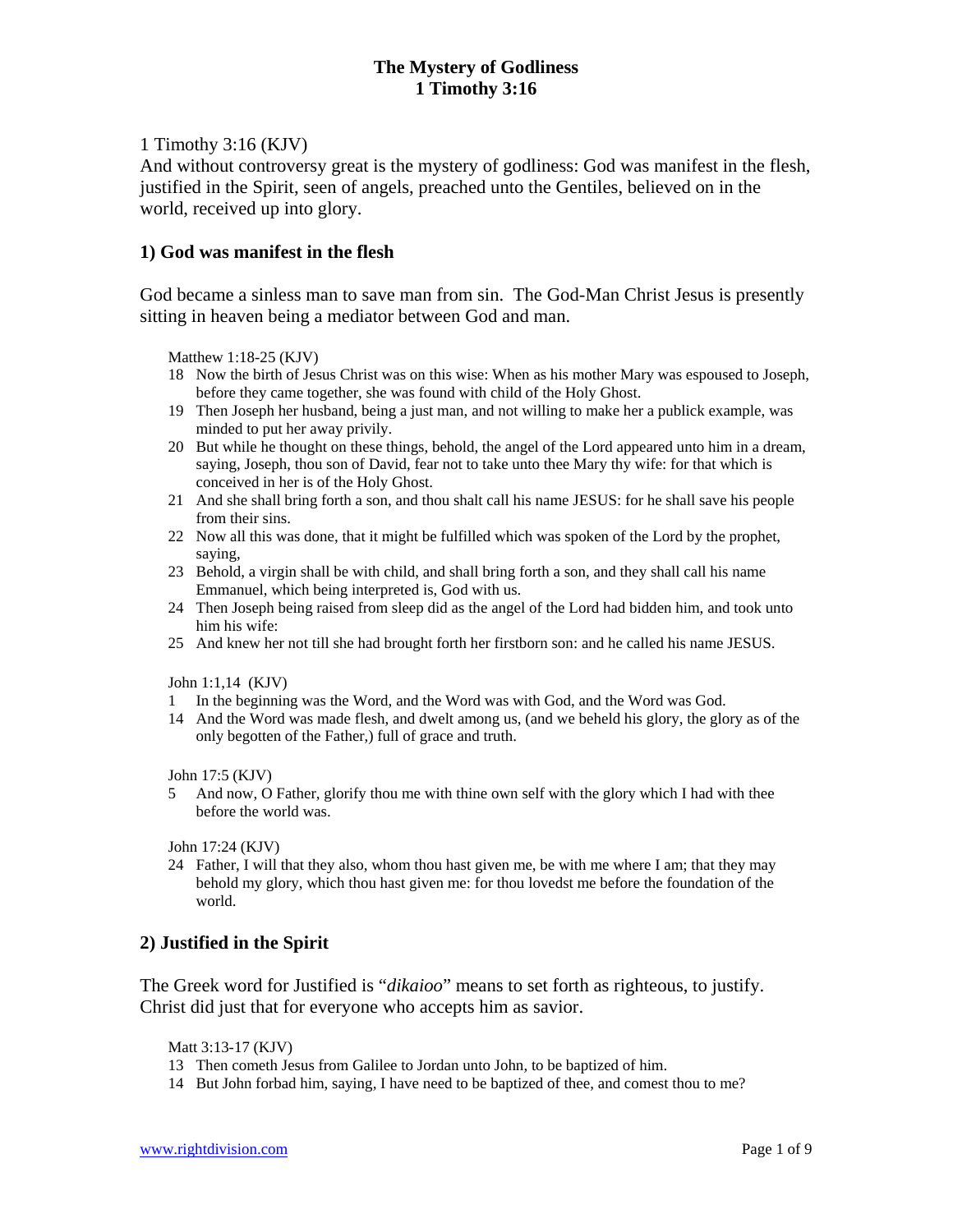- 15 And Jesus answering said unto him, Suffer it to be so now: for thus it becometh us to fulfil all righteousness. Then he suffered him.
- 16 And Jesus, when he was baptized, went up straightway out of the water: and, lo, the heavens were opened unto him, and he saw the Spirit of God descending like a dove, and lighting upon him:
- 17 And lo a voice from heaven, saying, This is my beloved Son, in whom I am well pleased.

## Acts 13:38-39 (KJV)

- 38 Be it known unto you therefore, men and brethren, that through this man is preached unto you the forgiveness of sins:
- 39 And by him all that believe are justified from all things, from which ye could not be justified by the law of Moses.

## Rom 3:23-25 (KJV)

- 23 For all have sinned, and come short of the glory of God;
- 24 Being justified freely by his grace through the redemption that is in Christ Jesus:
- 25 Whom God hath set forth to be a propitiation through faith in his blood, to declare his righteousness for the remission of sins that are past, through the forbearance of God;

## Rom 5:1-2 (KJV)

- 1 Therefore being justified by faith, we have peace with God through our Lord Jesus Christ:
- 2 By whom also we have access by faith into this grace wherein we stand, and rejoice in hope of the glory of God.

## Rom 5:9 (KJV)

9 Much more then, being now justified by his blood, we shall be saved from wrath through him.

## Titus 3:3-7 (KJV)

- 3 For we ourselves also were sometimes foolish, disobedient, deceived, serving divers lusts and pleasures, living in malice and envy, hateful, and hating one another.
- 4 But after that the kindness and love of God our Saviour toward man appeared,
- 5 Not by works of righteousness which we have done, but according to his mercy he saved us, by the washing of regeneration, and renewing of the Holy Ghost;
- 6 Which he shed on us abundantly through Jesus Christ our Saviour;
- 7 That being justified by his grace, we should be made heirs according to the hope of eternal life.

## Rom 4:3 (KJV)

3 For what saith the scripture? Abraham believed God, and it was counted unto him for righteousness.

#### Rom 4:23-25 (KJV)

- 23 Now it was not written for his sake alone, that it was imputed to him;
- 24 But for us also, to whom it shall be imputed, if we believe on him that raised up Jesus our Lord from the dead;
- 25 Who was delivered for our offences, and was raised again for our justification.

## **3) Seen of angels**

Angels were actively part of Israel's history, and they also witnessed and aided the Lord as He was here in the flesh. Some people today incorrectly pray or worship to Angels which is wrong according to Col 2:18.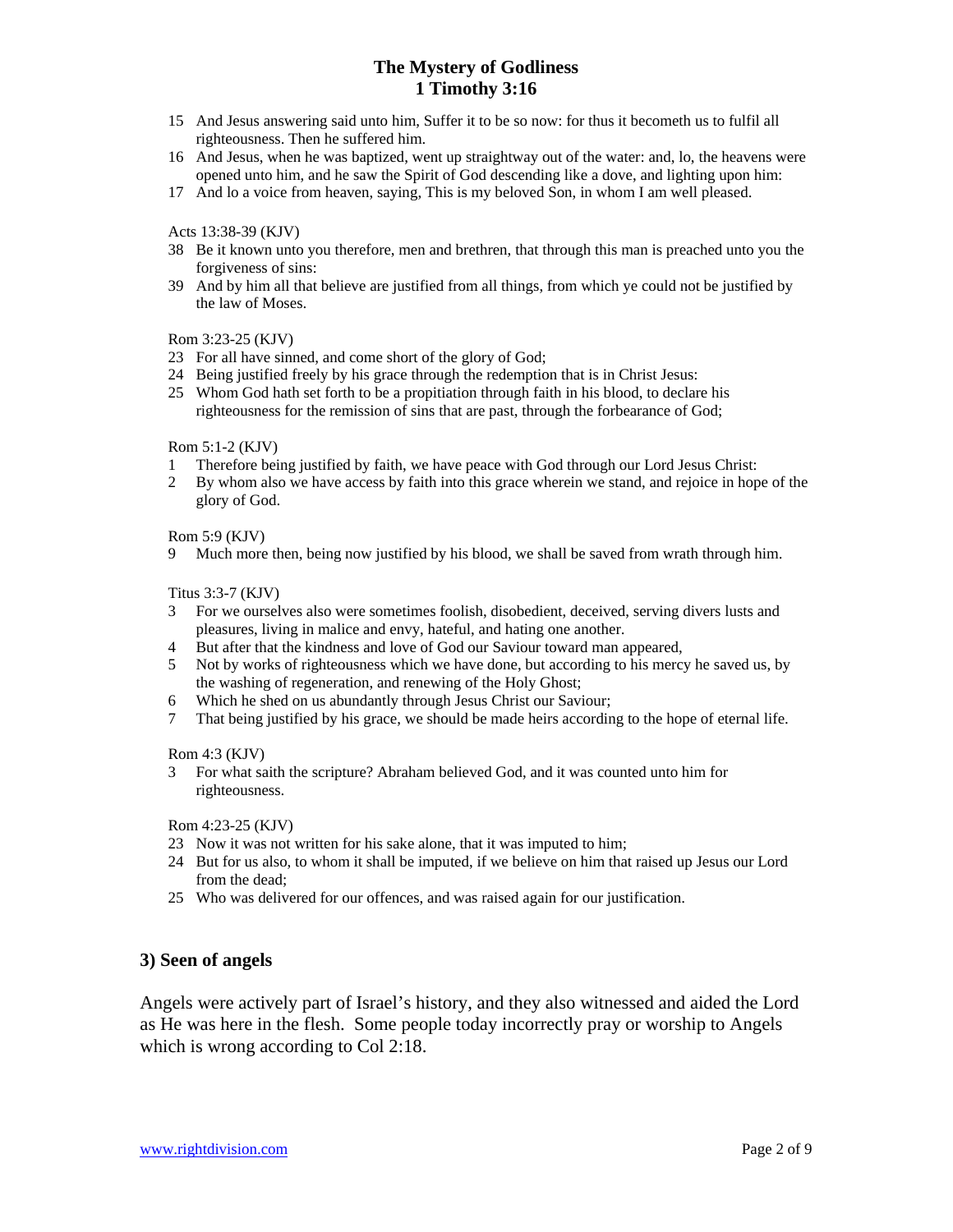Matt 4:10-11 (KJV)

- 10 Then saith Jesus unto him, Get thee hence, Satan: for it is written, Thou shalt worship the Lord thy God, and him only shalt thou serve.
- 11 Then the devil leaveth him, and, behold, angels came and ministered unto him.

Mark 1:12-13 (KJV)

- 12 And immediately the Spirit driveth him into the wilderness.
- 13 And he was there in the wilderness forty days, tempted of Satan; and was with the wild beasts; and the angels ministered unto him.

Luke 22:39-43 (KJV)

- 39 And he came out, and went, as he was wont, to the mount of Olives; and his disciples also followed him.
- 40 And when he was at the place, he said unto them, Pray that ye enter not into temptation.
- 41 And he was withdrawn from them about a stone's cast, and kneeled down, and prayed,
- 42 Saying, Father, if thou be willing, remove this cup from me: nevertheless not my will, but thine, be done.
- 43 And there appeared an angel unto him from heaven, strengthening him.

Matt 26:52-54 (KJV)

- 52 Then said Jesus unto him, Put up again thy sword into his place: for all they that take the sword shall perish with the sword.
- 53 Thinkest thou that I cannot now pray to my Father, and he shall presently give me more than twelve legions of angels?
- 54 But how then shall the scriptures be fulfilled, that thus it must be?

John 20:11-17 (KJV)

- 11 But Mary stood without at the sepulchre weeping: and as she wept, she stooped down, and looked into the sepulchre,
- 12 And seeth two angels in white sitting, the one at the head, and the other at the feet, where the body of Jesus had lain.
- 13 And they say unto her, Woman, why weepest thou? She saith unto them, Because they have taken away my Lord, and I know not where they have laid him.
- 14 And when she had thus said, she turned herself back, and saw Jesus standing, and knew not that it was Jesus.
- 15 Jesus saith unto her, Woman, why weepest thou? whom seekest thou? She, supposing him to be the gardener, saith unto him, Sir, if thou have borne him hence, tell me where thou hast laid him, and I will take him away.
- 16 Jesus saith unto her, Mary. She turned herself, and saith unto him, Rabboni; which is to say, Master.
- 17 Jesus saith unto her, Touch me not; for I am not yet ascended to my Father: but go to my brethren, and say unto them, I ascend unto my Father, and your Father; and to my God, and your God.

Col 2:18-19 (KJV)

- 18 Let no man beguile you of your reward in a voluntary humility and worshipping of angels, intruding into those things which he hath not seen, vainly puffed up by his fleshly mind,
- 19 And not holding the Head, from which all the body by joints and bands having nourishment ministered, and knit together, increaseth with the increase of God.

## **4) Preached unto the Gentiles**

This was a major issue in the New Testament because the preaching of Christ to the Gentiles (or Nations) was not permitted through the Gospels (Matt 10:5-6, 15:22-27) nor was it allowed until Acts 9. This is when Gentiles were addressed *along with faithful Abraham* which fulfilled the Song of Moses in Deut. 32:21. The gentiles were likened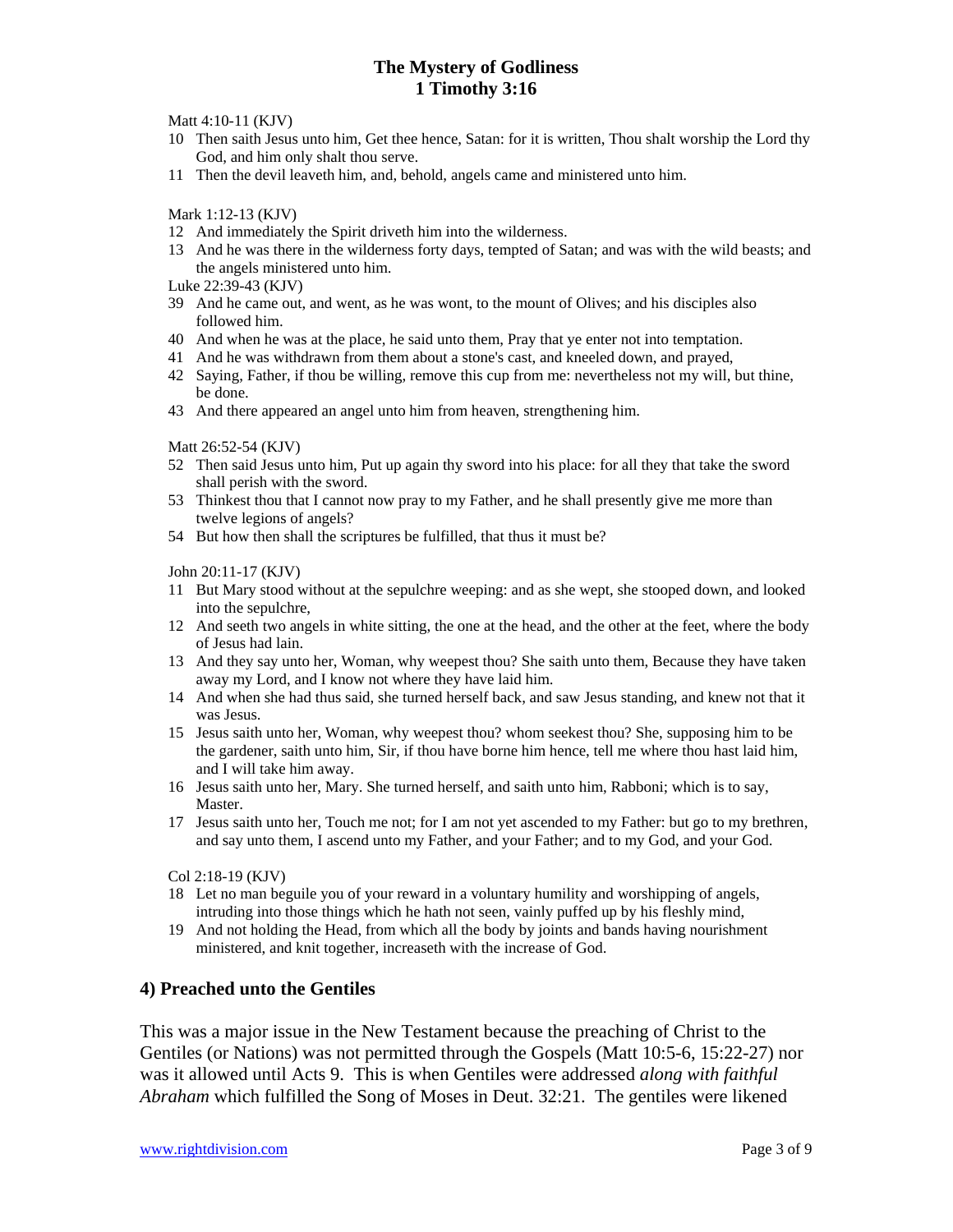unto being grafted into a wild olive tree (where Gentiles were the branch being grafted in to the tree of Israel). It wasn't until Acts 28:28 that the Gentiles would be addressed apart from any national calling when Paul then delivered "The Mystery" in Ephesians.

## Matt 10:5-6 (KJV)

- 5 These twelve Jesus sent forth, and commanded them, saying, Go not into the way of the Gentiles, and into any city of the Samaritans enter ye not:
- 6 But go rather to the lost sheep of the house of Israel.

## Matt 15:22-27 (KJV)

- 22 And, behold, a woman of Canaan came out of the same coasts, and cried unto him, saying, Have mercy on me, O Lord, thou Son of David; my daughter is grievously vexed with a devil.
- 23 But he answered her not a word. And his disciples came and besought him, saying, Send her away; for she crieth after us.
- 24 But he answered and said, I am not sent but unto the lost sheep of the house of Israel.

## Gen 17:3-8 (KJV)

- 3 And Abram fell on his face: and God talked with him, saying,
- 4 As for me, behold, my covenant is with thee, and thou shalt be a father of many nations.
- 5 Neither shall thy name any more be called Abram, but thy name shall be Abraham; for a father of many nations have I made thee.
- 6 And I will make thee exceeding fruitful, and I will make nations of thee, and kings shall come out of thee.
- 7 And I will establish my covenant between me and thee and thy seed after thee in their generations for an everlasting covenant, to be a God unto thee, and to thy seed after thee.
- 8 And I will give unto thee, and to thy seed after thee, the land wherein thou art a stranger, all the land of Canaan, for an everlasting possession; and I will be their God.

#### Gen 18:17-19 (KJV)

- 17 And the LORD said, Shall I hide from Abraham that thing which I do;
- 18 Seeing that Abraham shall surely become a great and mighty nation, and all the nations of the earth shall be blessed in him?
- 19 For I know him, that he will command his children and his household after him, and they shall keep the way of the LORD, to do justice and judgment; that the LORD may bring upon Abraham that which he hath spoken of him.

## Deut 32:21 (KJV)

21 They have moved me to jealousy with that which is not God; they have provoked me to anger with their vanities: and I will move them to jealousy with those which are not a people; I will provoke them to anger with a foolish nation.

## Rom 11:1-24 (KJV)

- 1 I say then, Hath God cast away his people? God forbid. For I also am an Israelite, of the seed of Abraham, of the tribe of Benjamin.
- 2 God hath not cast away his people which he foreknew. Wot ye not what the scripture saith of Elias? how he maketh intercession to God against Israel, saying,
- 3 Lord, they have killed thy prophets, and digged down thine altars; and I am left alone, and they seek my life.
- 4 But what saith the answer of God unto him? I have reserved to myself seven thousand men, who have not bowed the knee to the image of Baal.
- 5 Even so then at this present time also there is a remnant according to the election of grace.
- 6 And if by grace, then is it no more of works: otherwise grace is no more grace. But if it be of works, then is it no more grace: otherwise work is no more work.
- 7 What then? Israel hath not obtained that which he seeketh for; but the election hath obtained it, and the rest were blinded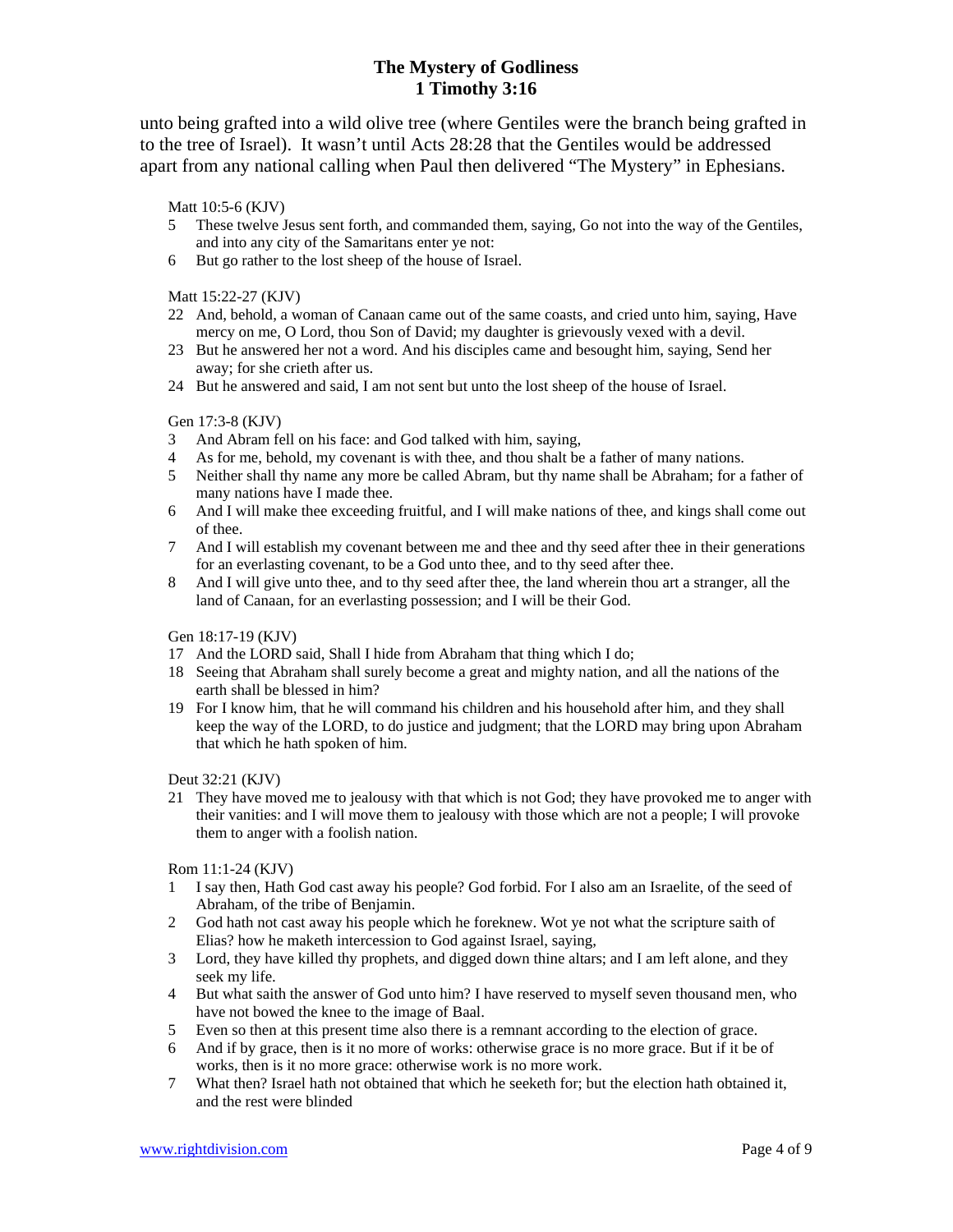- 8 (According as it is written, God hath given them the spirit of slumber, eyes that they should not see, and ears that they should not hear;) unto this day.
- 9 And David saith, Let their table be made a snare, and a trap, and a stumblingblock, and a recompence unto them:
- 10 Let their eyes be darkened, that they may not see, and bow down their back alway.
- 11 I say then, Have they stumbled that they should fall? God forbid: but rather through their fall salvation is come unto the Gentiles, for to provoke them to jealousy.
- 12 Now if the fall of them be the riches of the world, and the diminishing of them the riches of the Gentiles; how much more their fulness?
- 13 For I speak to you Gentiles, inasmuch as I am the apostle of the Gentiles, I magnify mine office:
- 14 If by any means I may provoke to emulation them which are my flesh, and might save some of them.
- 15 For if the casting away of them be the reconciling of the world, what shall the receiving of them be, but life from the dead?
- 16 For if the firstfruit be holy, the lump is also holy: and if the root be holy, so are the branches.
- 17 And if some of the branches be broken off, and thou, being a wild olive tree, wert graffed in among them, and with them partakest of the root and fatness of the olive tree;
- 18 Boast not against the branches. But if thou boast, thou bearest not the root, but the root thee.
- 19 Thou wilt say then, The branches were broken off, that I might be graffed in.
- 20 Well; because of unbelief they were broken off, and thou standest by faith. Be not highminded, but fear:
- 21 For if God spared not the natural branches, take heed lest he also spare not thee.
- 22 Behold therefore the goodness and severity of God: on them which fell, severity; but toward thee, goodness, if thou continue in his goodness: otherwise thou also shalt be cut off.
- 23 And they also, if they abide not still in unbelief, shall be graffed in: for God is able to graff them in again.
- 24 For if thou wert cut out of the olive tree which is wild by nature, and wert graffed contrary to nature into a good olive tree: how much more shall these, which be the natural branches, be graffed into their own olive tree?

Acts 9:1-22 (KJV)

- 1 And Saul, yet breathing out threatenings and slaughter against the disciples of the Lord, went unto the high priest,
- 2 And desired of him letters to Damascus to the synagogues, that if he found any of this way, whether they were men or women, he might bring them bound unto Jerusalem.
- 3 And as he journeyed, he came near Damascus: and suddenly there shined round about him a light from heaven:
- 4 And he fell to the earth, and heard a voice saying unto him, Saul, Saul, why persecutest thou me?
- 5 And he said, Who art thou, Lord? And the Lord said, I am Jesus whom thou persecutest: it is hard for thee to kick against the pricks.
- 6 And he trembling and astonished said, Lord, what wilt thou have me to do? And the Lord said unto him, Arise, and go into the city, and it shall be told thee what thou must do.
- 7 And the men which journeyed with him stood speechless, hearing a voice, but seeing no man.
- 8 And Saul arose from the earth; and when his eyes were opened, he saw no man: but they led him by the hand, and brought him into Damascus.
- 9 And he was three days without sight, and neither did eat nor drink.
- 10 And there was a certain disciple at Damascus, named Ananias; and to him said the Lord in a vision, Ananias. And he said, Behold, I am here, Lord.
- 11 And the Lord said unto him, Arise, and go into the street which is called Straight, and inquire in the house of Judas for one called Saul, of Tarsus: for, behold, he prayeth,
- 12 And hath seen in a vision a man named Ananias coming in, and putting his hand on him, that he might receive his sight.
- 13 Then Ananias answered, Lord, I have heard by many of this man, how much evil he hath done to thy saints at Jerusalem:
- 14 And here he hath authority from the chief priests to bind all that call on thy name.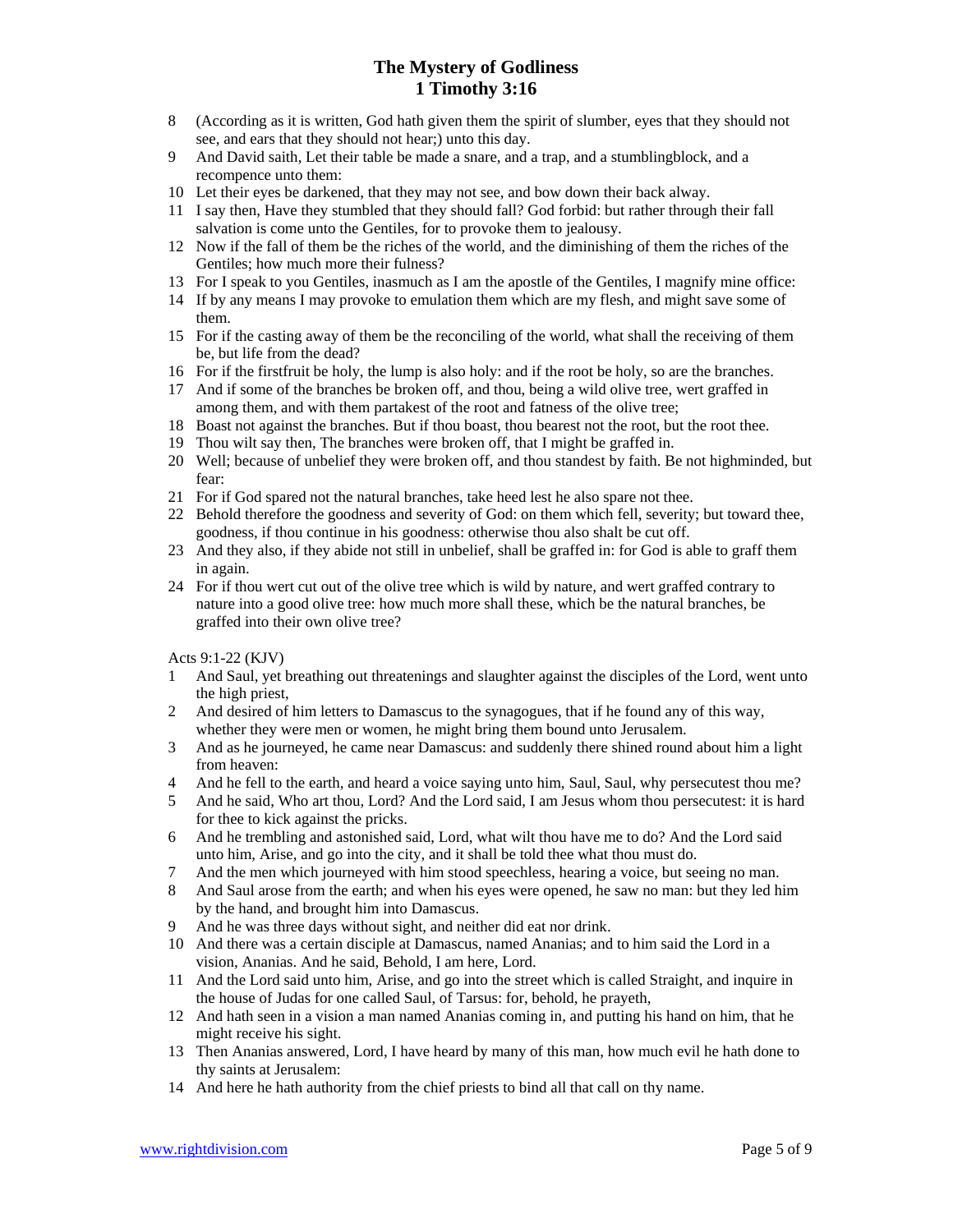- 15 But the Lord said unto him, Go thy way: for he is a chosen vessel unto me, to bear my name before the Gentiles, and kings, and the children of Israel:
- 16 For I will shew him how great things he must suffer for my name's sake.
- 17 And Ananias went his way, and entered into the house; and putting his hands on him said, Brother Saul, the Lord, even Jesus, that appeared unto thee in the way as thou camest, hath sent me, that thou mightest receive thy sight, and be filled with the Holy Ghost.
- 18 And immediately there fell from his eyes as it had been scales: and he received sight forthwith, and arose, and was baptized.
- 19 And when he had received meat, he was strengthened. Then was Saul certain days with the disciples which were at Damascus.
- 20 And straightway he preached Christ in the synagogues, that he is the Son of God.
- 21 But all that heard him were amazed, and said; Is not this he that destroyed them which called on this name in Jerusalem, and came hither for that intent, that he might bring them bound unto the chief priests?
- 22 But Saul increased the more in strength, and confounded the Jews which dwelt at Damascus, proving that this is very Christ.

#### Acts 11:1 (KJV)

1 And the apostles and brethren that were in Judaea heard that the Gentiles had also received the word of God.

Acts 11:18 (KJV)

18 When they heard these things, they held their peace, and glorified God, saying, Then hath God also to the Gentiles granted repentance unto life.

### 2 Pet 3:14-16 (KJV)

- 14 Wherefore, beloved, seeing that ye look for such things, be diligent that ye may be found of him in peace, without spot, and blameless.
- 15 And account that the longsuffering of our Lord is salvation; even as our beloved brother Paul also according to the wisdom given unto him hath written unto you;
- 16 As also in all his epistles, speaking in them of these things; in which are some things hard to be understood, which they that are unlearned and unstable wrest, as they do also the other scriptures, unto their own destruction.

Acts 28:25-31 (KJV)

- 25 And when they agreed not among themselves, they departed, after that Paul had spoken one word, Well spake the Holy Ghost by Esaias the prophet unto our fathers,
- 26 Saying, Go unto this people, and say, Hearing ye shall hear, and shall not understand; and seeing ye shall see, and not perceive:
- 27 For the heart of this people is waxed gross, and their ears are dull of hearing, and their eyes have they closed; lest they should see with their eyes, and hear with their ears, and understand with their heart, and should be converted, and I should heal them.
- 28 Be it known therefore unto you, that the salvation of God is sent unto the Gentiles, and that they will hear it.
- 29 And when he had said these words, the Jews departed, and had great reasoning among themselves.
- 30 And Paul dwelt two whole years in his own hired house, and received all that came in unto him,
- 31 Preaching the kingdom of God, and teaching those things which concern the Lord Jesus Christ, with all confidence, no man forbidding him.

Eph 2:11-16 (KJV)

- 11 Wherefore remember, that ye being in time past Gentiles in the flesh, who are called Uncircumcision by that which is called the Circumcision in the flesh made by hands;
- 12 That at that time ye were without Christ, being aliens from the commonwealth of Israel, and strangers from the covenants of promise, having no hope, and without God in the world:
- 13 But now in Christ Jesus ye who sometimes were far off are made nigh by the blood of Christ.
- 14 For he is our peace, who hath made both one, and hath broken down the middle wall of partition between us;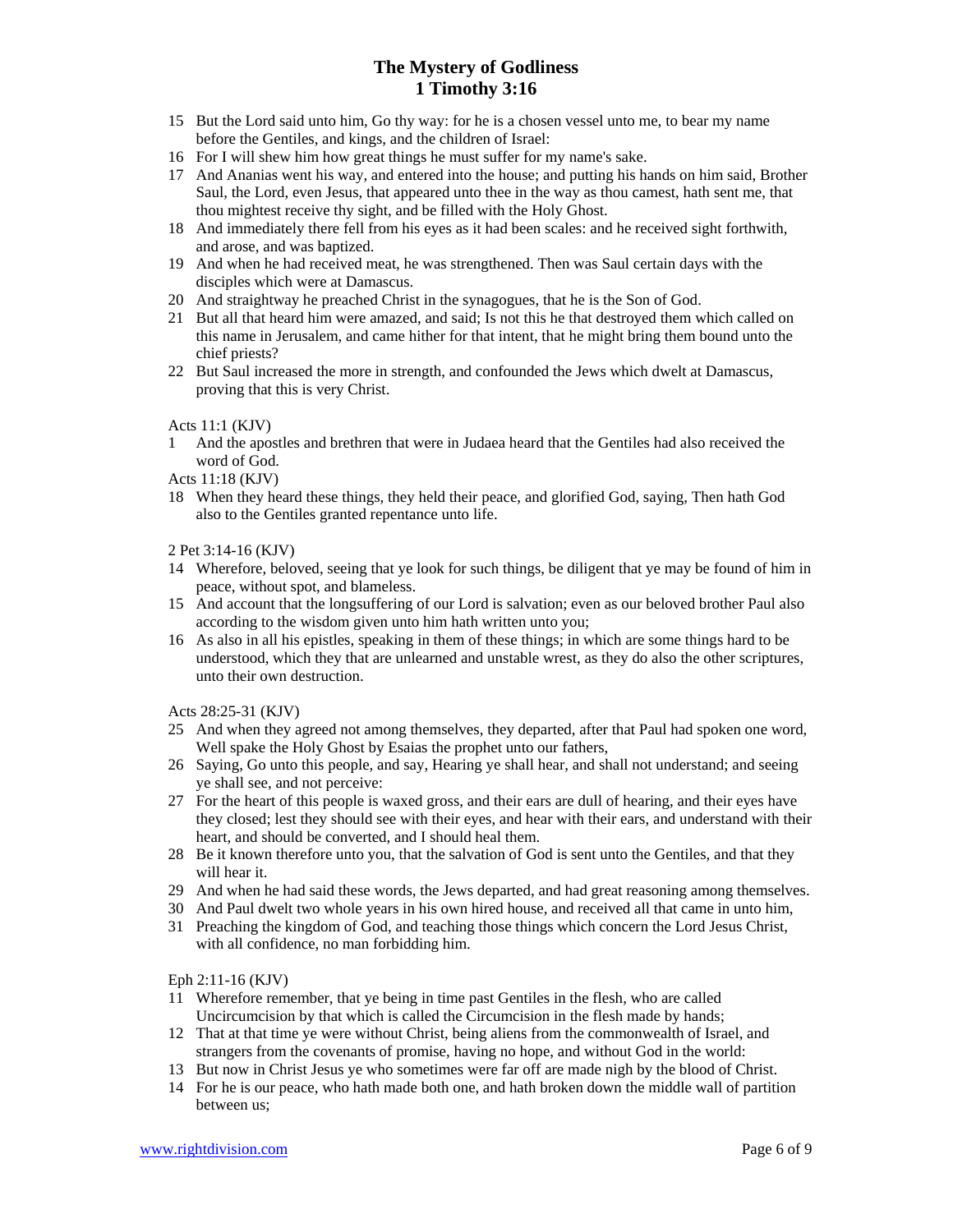- 15 Having abolished in his flesh the enmity, even the law of commandments contained in ordinances; for to make in himself of twain one new man, so making peace;
- 16 And that he might reconcile both unto God in one body by the cross, having slain the enmity thereby:

Eph 3:1-12 (KJV)

- 1 For this cause I Paul, the prisoner of Jesus Christ for you Gentiles,
- 2 If ye have heard of the dispensation of the grace of God which is given me to you-ward:
- 3 How that by revelation he made known unto me the mystery; (as I wrote afore in few words,
- 4 Whereby, when ye read, ye may understand my knowledge in the mystery of Christ)
- 5 Which in other ages was not made known unto the sons of men, as it is now revealed unto his holy apostles and prophets by the Spirit;
- 6 That the Gentiles should be fellowheirs, and of the same body, and partakers of his promise in Christ by the gospel:
- 7 Whereof I was made a minister, according to the gift of the grace of God given unto me by the effectual working of his power.
- 8 Unto me, who am less than the least of all saints, is this grace given, that I should preach among the Gentiles the unsearchable riches of Christ;
- 9 And to make all men see what is the fellowship of the mystery, which from the beginning of the world hath been hid in God, who created all things by Jesus Christ:
- 10 To the intent that now unto the principalities and powers in heavenly places might be known by the church the manifold wisdom of God,
- 11 According to the eternal purpose which he purposed in Christ Jesus our Lord:
- 12 In whom we have boldness and access with confidence by the faith of him.

1 Tim 2:5-7 (KJV)

- 5 For there is one God, and one mediator between God and men, the man Christ Jesus;
- 6 Who gave himself a ransom for all, to be testified in due time.
- 7 Whereunto I am ordained a preacher, and an apostle, (I speak the truth in Christ, and lie not;) a teacher of the Gentiles in faith and verity.

2 Tim 1:8-12 (KJV)

- 8 Be not thou therefore ashamed of the testimony of our Lord, nor of me his prisoner: but be thou partaker of the afflictions of the gospel according to the power of God;
- 9 Who hath saved us, and called us with an holy calling, not according to our works, but according to his own purpose and grace, which was given us in Christ Jesus before the world began,
- 10 But is now made manifest by the appearing of our Saviour Jesus Christ, who hath abolished death, and hath brought life and immortality to light through the gospel:
- 11 Whereunto I am appointed a preacher, and an apostle, and a teacher of the Gentiles.
- 12 For the which cause I also suffer these things: nevertheless I am not ashamed: for I know whom I have believed, and am persuaded that he is able to keep that which I have committed unto him against that day.

## **5) Believed on in the world**

Individually… not nationally! Individual Jews and Gentiles believed on Christ as Savior but Israel as a nation did not. Israel as a nation will believe when Elijah returns and restores all things (Malachi 4:5-6). In the mean time, every person, irrespective of nationality (Col 3:11), has access to eternal life by believing on Christ Jesus as Savior.

John 2:11 (KJV)

11 This beginning of miracles did Jesus in Cana of Galilee, and manifested forth his glory; and his disciples believed on him.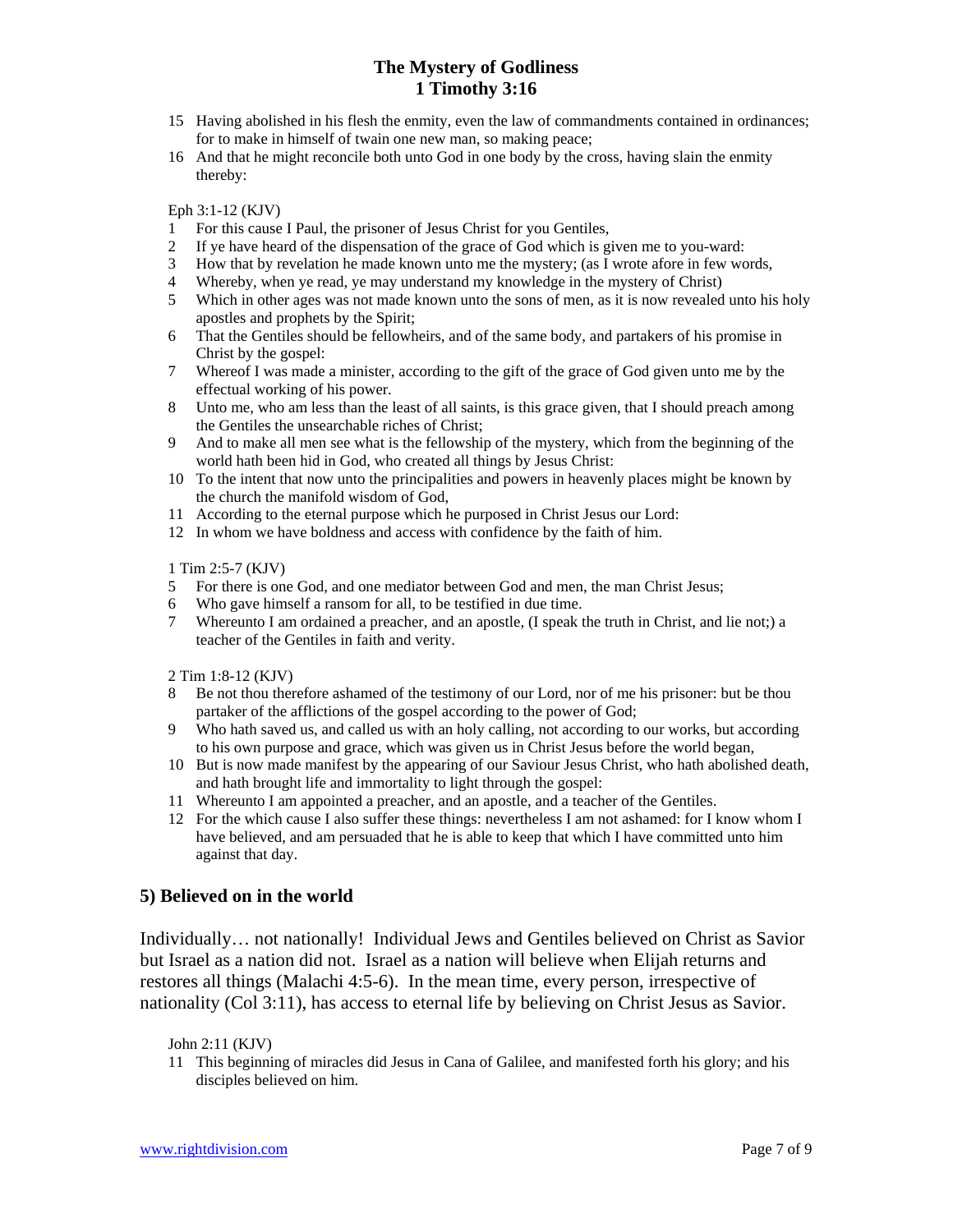John 8:29-32 (KJV)

- 29 And he that sent me is with me: the Father hath not left me alone; for I do always those things that please him.
- 30 As he spake these words, many believed on him.
- 31 Then said Jesus to those Jews which believed on him, If ye continue in my word, then are ye my disciples indeed;
- 32 And ye shall know the truth, and the truth shall make you free.

Matt 27:50-54 (KJV)

50 Jesus, when he had cried again with a loud voice, yielded up the ghost.

51 And, behold, the veil of the temple was rent in twain from the top to the bottom; and the earth did quake, and the rocks rent;

52 And the graves were opened; and many bodies of the saints which slept arose,

53 And came out of the graves after his resurrection, and went into the holy city, and appeared unto many.

54 Now when the centurion, and they that were with him, watching Jesus, saw the earthquake, and those things that were done, they feared greatly, saying, *Truly this was the Son of God*.

John 20:6-8 (KJV)

- 6 Then cometh Simon Peter following him, and went into the sepulchre, and seeth the linen clothes lie,
- 7 And the napkin, that was about his head, not lying with the linen clothes, but wrapped together in a place by itself.
- 8 Then went in also that other disciple, which came first to the sepulchre, and he saw, and believed.

## Acts 4:4 (KJV)

4 Howbeit many of them which heard the word believed; and the number of the men was about five thousand.

## Acts 9:42 (KJV)

42 And it was known throughout all Joppa; and many believed in the Lord.

## Acts 18:7-8 (KJV)

- 7 And he departed thence, and entered into a certain man's house, named Justus, one that worshipped God, whose house joined hard to the synagogue.
- 8 And Crispus, the chief ruler of the synagogue, believed on the Lord with all his house; and many of the Corinthians hearing believed, and were baptized.

#### Acts 28:17 (KJV)

17 And it came to pass, that after three days Paul called the chief of the Jews together: and when they were come together, he said unto them, Men and brethren, though I have committed nothing against the people, or customs of our fathers, yet was I delivered prisoner from Jerusalem into the hands of the Romans.

## Acts 28:23-31 (KJV)

- 23 And when they had appointed him a day, there came many to him into his lodging; to whom he expounded and testified the kingdom of God, persuading them concerning Jesus, both out of the law of Moses, and out of the prophets, from morning till evening.
- 24 And some believed the things which were spoken, and some believed not.
- 25 And when they agreed not among themselves, they departed, after that Paul had spoken one word, Well spake the Holy Ghost by Esaias the prophet unto our fathers,
- 26 Saying, Go unto this people, and say, Hearing ye shall hear, and shall not understand; and seeing ye shall see, and not perceive: